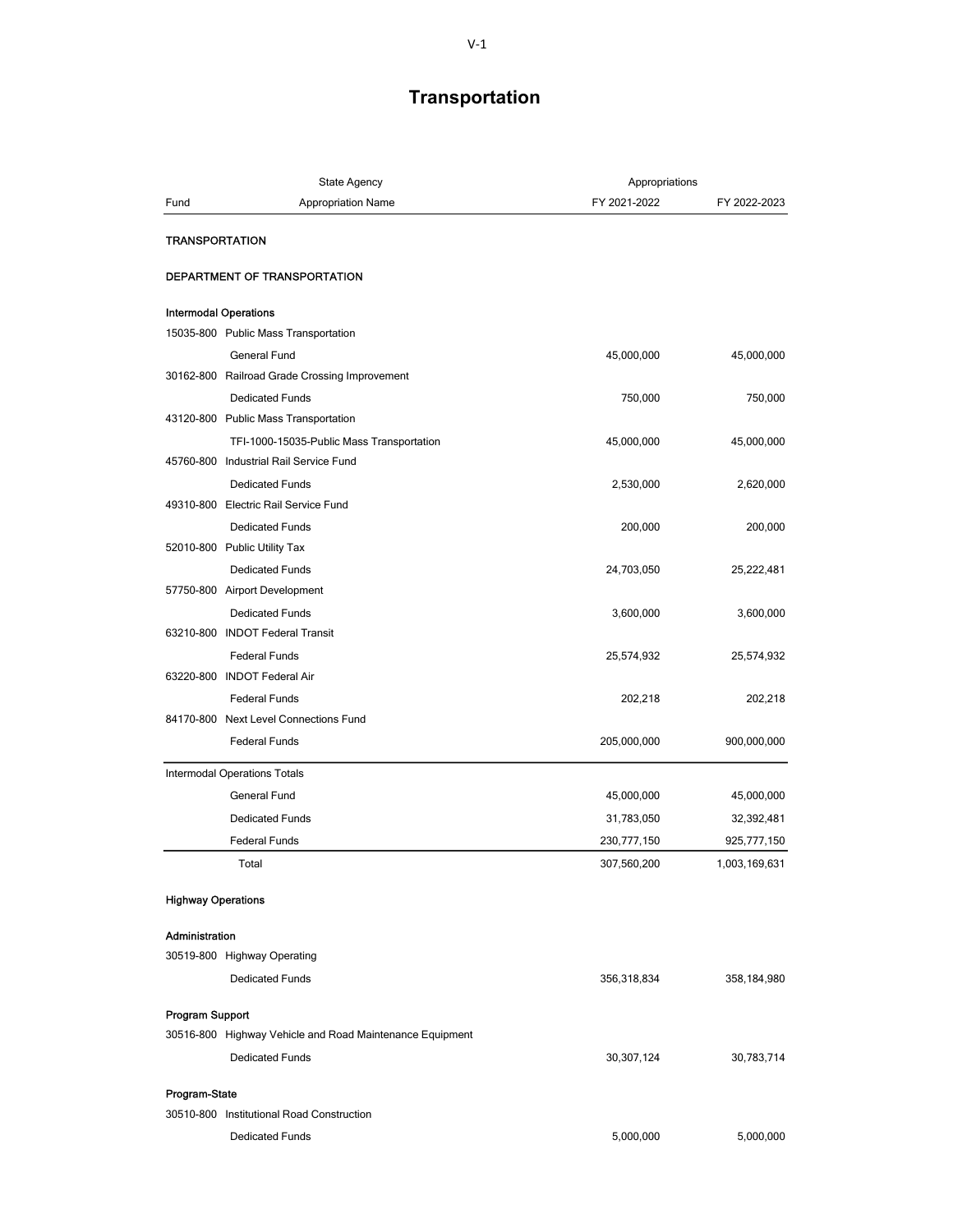## Transportation

|                      | <b>State Agency</b>                                            |               | Appropriations |  |
|----------------------|----------------------------------------------------------------|---------------|----------------|--|
| Fund                 | Appropriation Name                                             | FY 2021-2022  | FY 2022-2023   |  |
|                      | 30512-800 State Highway Revenue Fund                           |               |                |  |
|                      | <b>Dedicated Funds</b>                                         | 4,657,872     | 5,070,335      |  |
|                      | 30518-800 Ohio River Bridge                                    |               |                |  |
|                      | <b>Dedicated Funds</b>                                         | 500,000       | 500,000        |  |
|                      | 30520-800 Highway Maintenance Work Program                     |               |                |  |
|                      | <b>Dedicated Funds</b>                                         | 121,904,082   | 124,646,972    |  |
|                      | 30529-800 Work Zone Safety Fund                                |               |                |  |
|                      | <b>Dedicated Funds</b>                                         | 641,362       | 641,362        |  |
|                      | 30530-800 Joint Major Moves Construction                       |               |                |  |
|                      | Ded-4260-30610-Major Moves Construction Fund                   | 151,862,686   | 0              |  |
|                      | 30550-800 Formal Contracts                                     |               |                |  |
|                      | <b>Dedicated Funds</b>                                         | 718,224,085   | 805,032,075    |  |
|                      | 30551-800 Right-of-Way                                         |               |                |  |
|                      | <b>Dedicated Funds</b>                                         | 50,000,000    | 50,000,000     |  |
|                      | 30553-800 Consulting Services                                  |               |                |  |
|                      | <b>Dedicated Funds</b>                                         | 100,000,000   | 100,000,000    |  |
|                      | 30554-800 Highway Planning and Research Program                |               |                |  |
|                      | <b>Dedicated Funds</b>                                         | 3,780,000     | 3,780,000      |  |
|                      | 42235-800 Construction and Improvement - Lease Rental Payments |               |                |  |
|                      | <b>Dedicated Funds</b>                                         | 70,000,000    | 70,000,000     |  |
|                      | 42440-800 Crossroads 2000 - Lease Rental Payment               |               |                |  |
|                      | <b>Dedicated Funds</b>                                         | 38,400,000    | 38,400,000     |  |
|                      | TFI-4000-30512-State Highway Fund                              | 4,657,882     | 5,070,335      |  |
|                      | Total                                                          | 43,057,882    | 43,470,335     |  |
|                      | 76110-800 Next Level Connections                               |               |                |  |
|                      | <b>Dedicated Funds</b>                                         | 214,000,000   | 205,000,000    |  |
|                      | 76210-800 Toll Road Counties State Highway Program             |               |                |  |
|                      | <b>Dedicated Funds</b>                                         | 238,000,000   | 196,000,000    |  |
| Program-State Totals |                                                                |               |                |  |
|                      | <b>Dedicated Funds</b>                                         | 1,716,970,087 | 1,604,070,744  |  |
|                      |                                                                |               |                |  |
| Program-Federal      |                                                                |               |                |  |
|                      | 63200-800 INDOT Federal Highway Projects                       |               |                |  |
|                      | <b>Federal Funds</b>                                           | 1,184,000,000 | 1,091,666,667  |  |
|                      | TFI-4000-30518-State Highway Fund                              | 500,000       | 500,000        |  |
|                      | TFI-4000-30550-State Highway Fund                              | 718,224,085   | 805,032,075    |  |
|                      | TFI-4000-30551-State Highway Fund                              | 50,000,000    | 50,000,000     |  |
|                      | TFI-4000-30553-State Highway Fund                              | 100,000,000   | 100,000,000    |  |
|                      | TFI-4000-30554-State Highway Fund                              | 3,780,000     | 3,780,000      |  |
|                      | TFI-4000-30588-State Highway Fund                              | 65,000,000    | 65,000,000     |  |
|                      | Total                                                          | 2,121,504,085 | 2,115,978,742  |  |
|                      |                                                                |               |                |  |

Program-Federal Totals